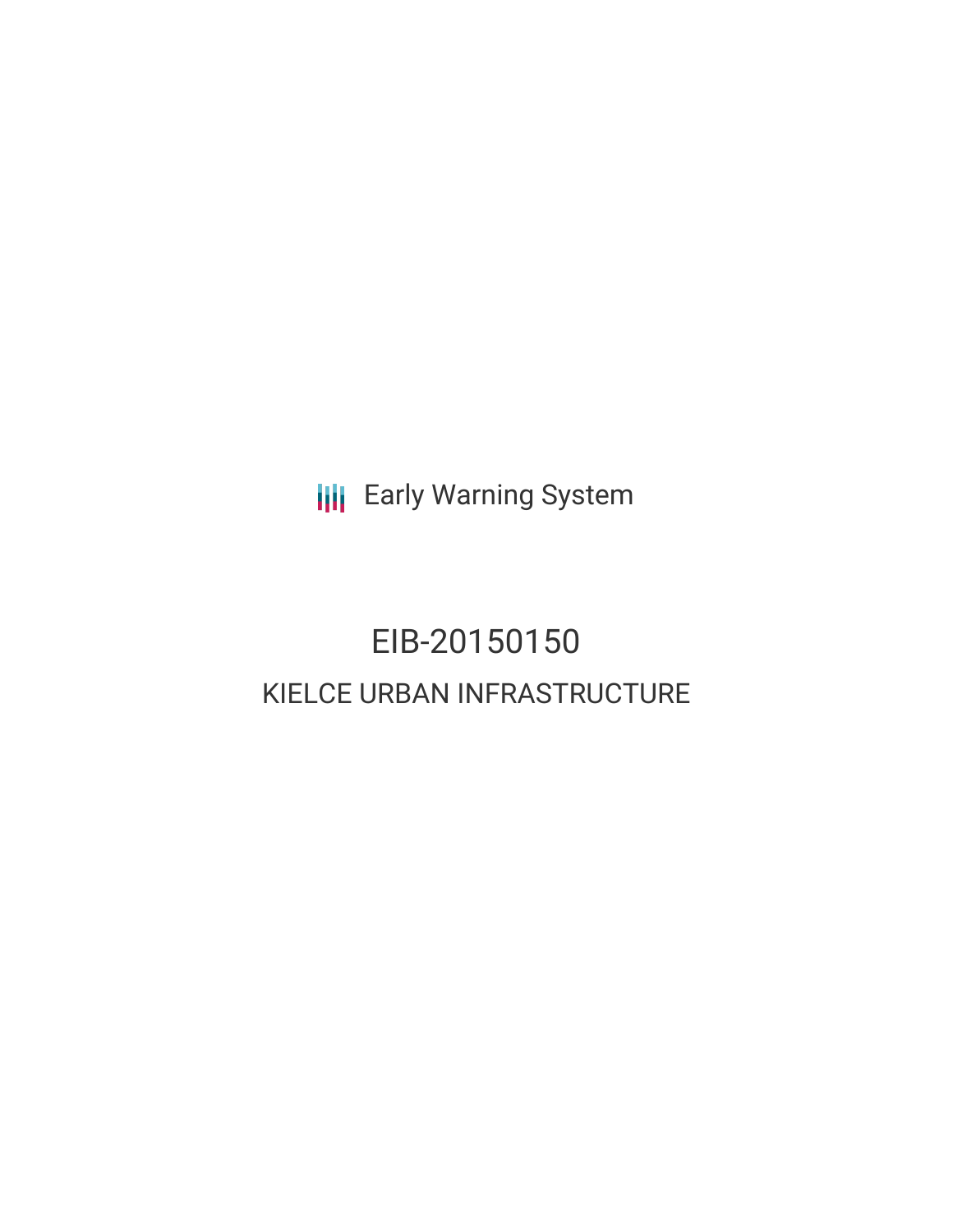## **Quick Facts**

| <b>Countries</b>               | Poland                                  |
|--------------------------------|-----------------------------------------|
| <b>Specific Location</b>       | Kielce                                  |
| <b>Financial Institutions</b>  | European Investment Bank (EIB)          |
| <b>Status</b>                  | Approved                                |
| <b>Bank Risk Rating</b>        | U                                       |
| <b>Voting Date</b>             | 2017-03-06                              |
| <b>Borrower</b>                | <b>CITY OF KIELCE</b>                   |
| <b>Sectors</b>                 | Construction, Infrastructure, Transport |
| <b>Investment Type(s)</b>      | Loan                                    |
| <b>Investment Amount (USD)</b> | $$60.34$ million                        |
| <b>Project Cost (USD)</b>      | \$240.31 million                        |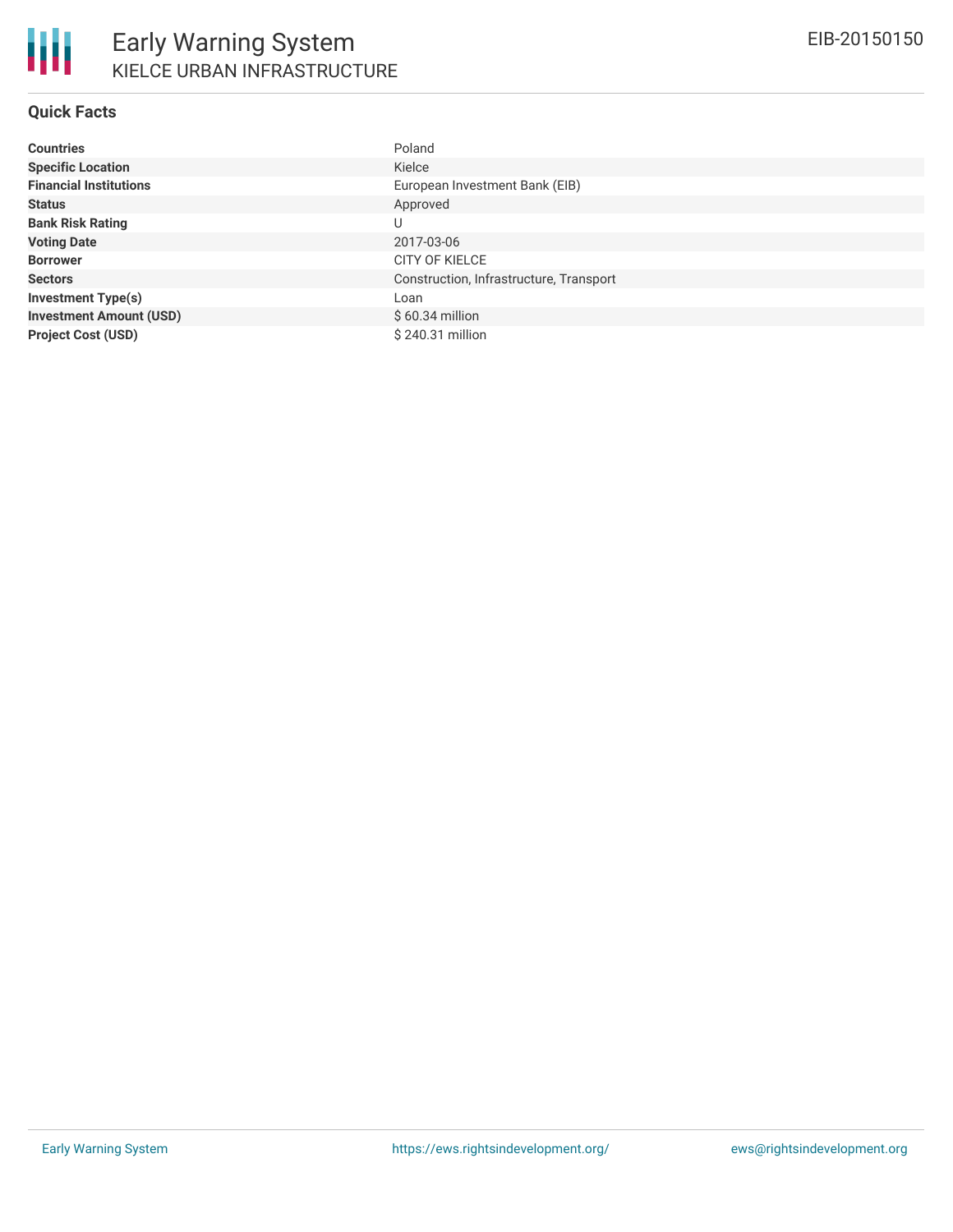

## **Project Description**

This project finances investments in the city of Kielce involving urban renewal and regeneration (including environmental protection, public buildings and energy efficiency measures), municipal roads and sustainable urban transport investments.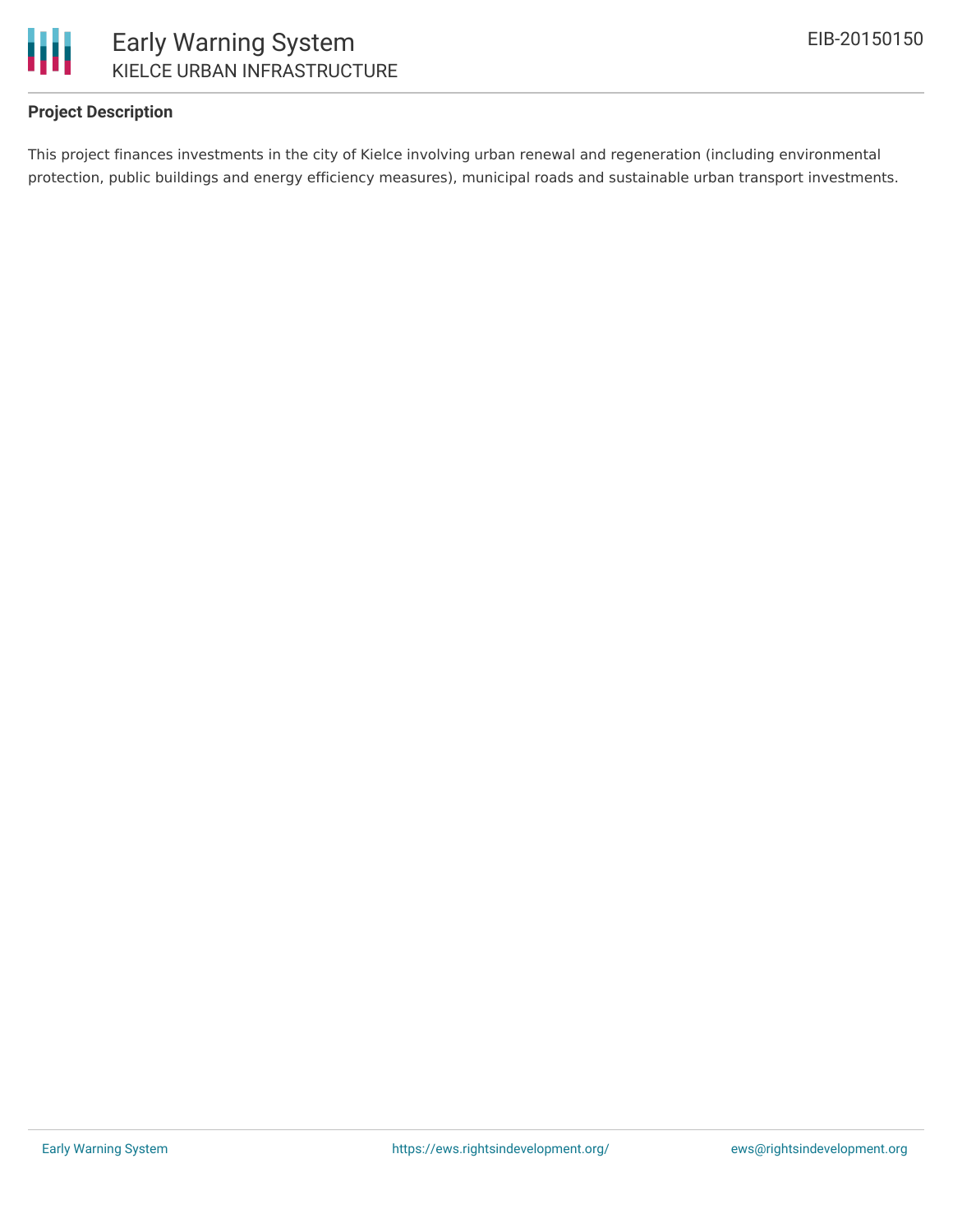

### **Investment Description**

European Investment Bank (EIB)

The majority of the investments under this loan will be co-financed by the European Structural and Investment Funds.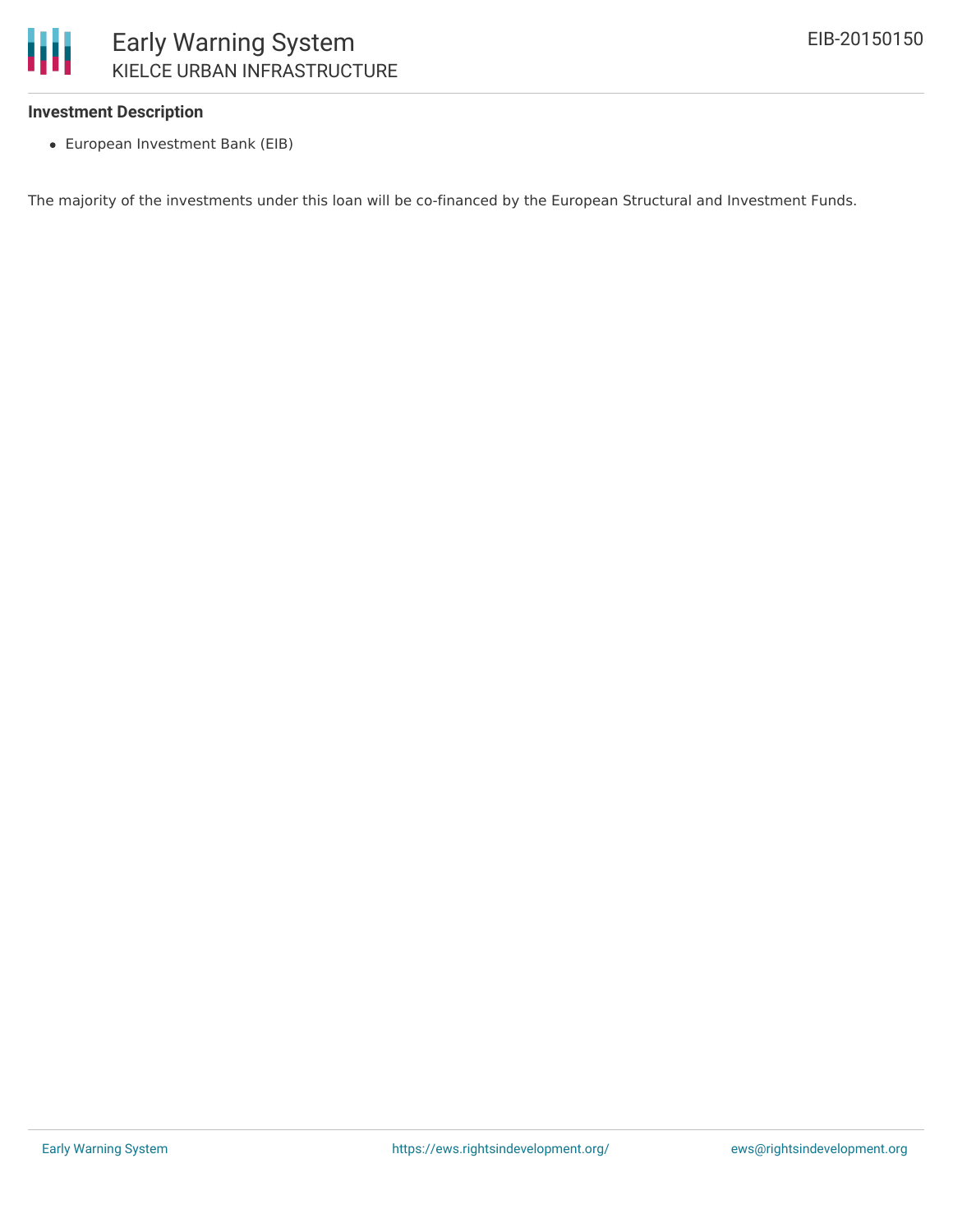### **Contact Information**

\*No contacts available\*

#### ACCOUNTABILITY MECHANISM OF EIB

The EIB Complaints Mechanism is designed to facilitate and handle complaints against the EIB by individuals, organizations or corporations affected by EIB activities. When exercising the right to lodge a complaint against the EIB, any member of the public has access to a two-tier procedure, one internal – the Complaints Mechanism Office - and one external – the European Ombudsman. A complaint can be lodged via a written communication addressed to the Secretary General of the EIB, via email to the dedicated email address complaints@eib.org, by completing the online complaint form available at the following address: http://www.eib.org/complaints/form, via fax or delivered directly to the EIB Complaints Mechanism Division, any EIB local representation office or any EIB staff. For further details, check:

http://www.eib.org/attachments/strategies/complaints\_mechanism\_policy\_en.pdf

When dissatisfied with a complaint to the EIB Complaints Mechanism, citizens can then turn towards the European Ombudsman. A memorandum of Understanding has been signed between the EIB and the European Ombudsman establishes that citizens (even outside of the EU if the Ombudsman finds their complaint justified) can turn towards the Ombudsman on issues related to 'maladministration' by the EIB. Note that before going to the Ombudsman, an attempt must be made to resolve the case by contacting the EIB. In addition, the complaint must be made within two years of the date when the facts on which your complaint is based became known to you. You can write to the Ombudsman in any of the languages of the European Union. Additional details, including filing requirements and complaint forms, are available at: http://www.ombudsman.europa.eu/atyourservice/interactiveguide.faces